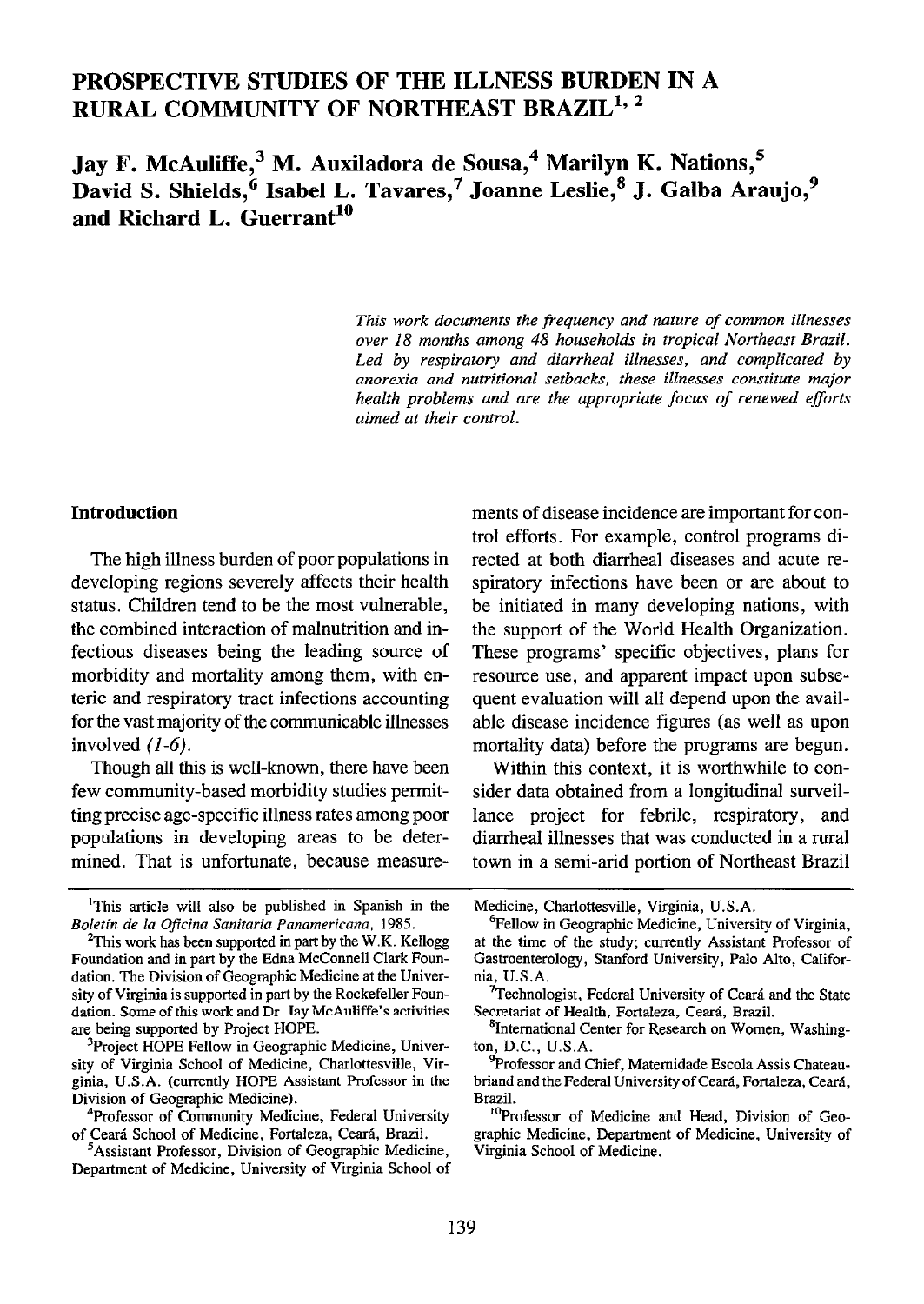in 1979-1980. This project provided an opportunity for investigators to assess several major parameters of acute morbidity in three distinct populations within the same geographic setting. It also made it possible to estimate the precision of diarrhea1 disease data obtained at weekly intervals relative to daily records.

### Materials and Methods

During a 78-week period, from January 1979 to July 1980, longitudinal surveillance of selected families and disease symptoms was carried out in the rural Brazilian town of Pacatuba. This town is located 32 km from Fortaleza, capital of the northeastern state of Ceará (Figure 1). In parallel with an ongoing gastroenteritis surveillance project that has been described in detail elsewhere (7), data were collected during weekly visits by members of a surveillance team. The families surveyed lived in one of three distinct neighborhoods. One of these, named São João, is a poor district whose residents maintain their traditional rural ways. Another, named Matadouro, is located in the town of Pacatuba near São João and is also poor, but is in transition from a traditional rural to an urban lifestyle. The third neighborhood, designated "Centro," is the middle-class district in the town's center.

A student of the health sciences faculty of the Federal University of Ceará, usually supervised by a physician member of the team, made a weekly visit to each survey household. During this visit the mother or guardian of the household was asked to report the presence or absence of



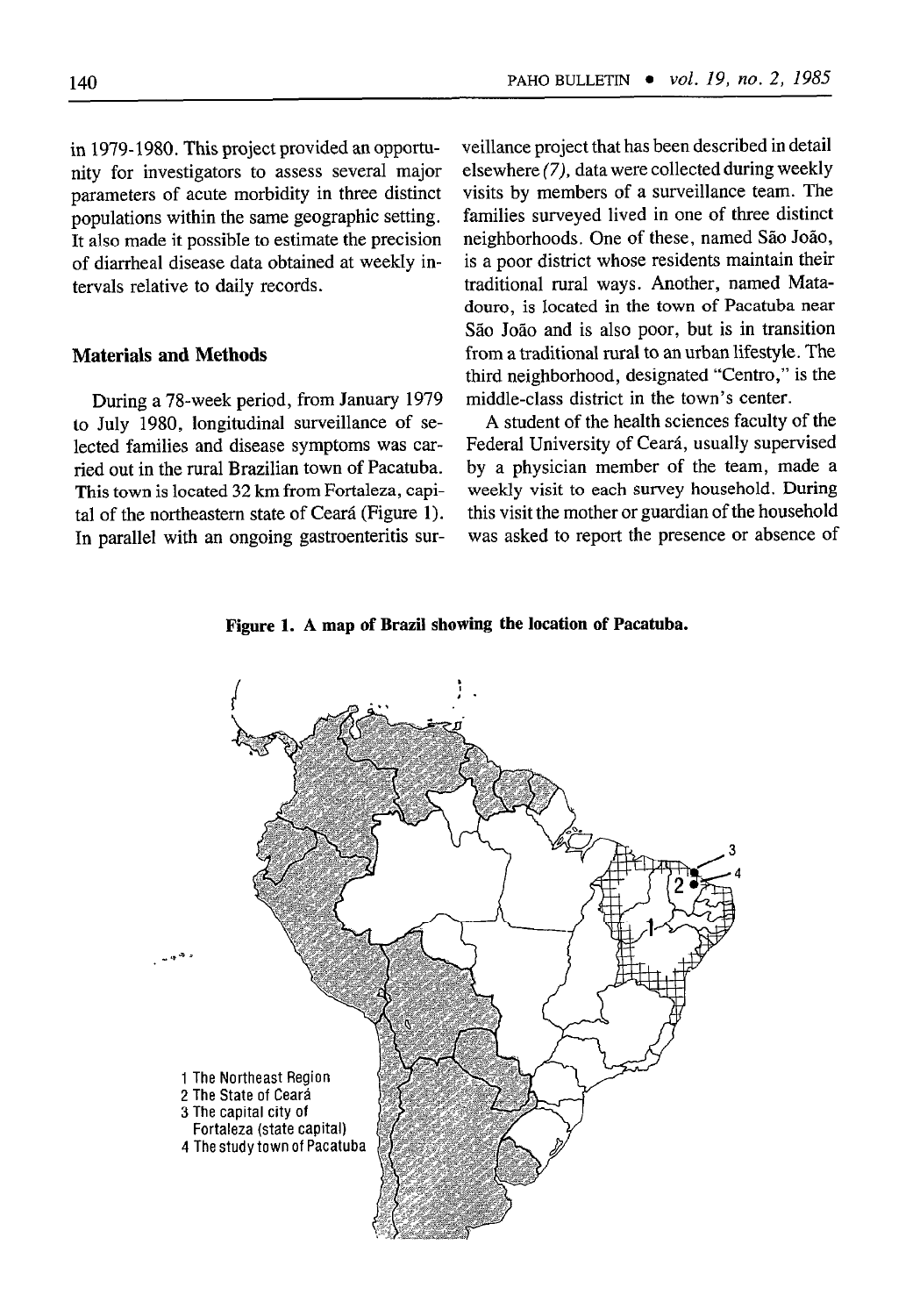

Residents of the rural Pacatuha survey area.

illness symptoms manifested by all household members during the past week. No attempt was made to establish the duration of symptoms within the one-week period. Specific gastrointestinal symptoms (diarrhea, vomiting, anorexia), respiratory symptoms (nasal congestion, cough, expectoration, conjunctivitis), and systemic disease symptoms (fever, chills, headache, myalgia) were routinely noted.

For purposes of analysis, the limits of a fever or diarrhea1 "episode" were defined by the week or succession of weeks in which the symptom of fever or diarrhea was reported by the mother or responsible guardian.<sup>11</sup> (Such episodes were bounded by weeks in which the symptom was not reported.) Similarly bounded respiratory disease episodes were defined by the reported presence of cough, nasal congestion, or expectoration-combined with any of the aforementioned systemic symptoms, with conjunctivitis, or with

any other of the respiratory symptoms cited. Naturally, if data were not available for a given week, this absence of data was not taken to signal the end of an episode.

Data were collected from a total of 56 families. In 42 cases the data collected spanned the full 72-week study period, while in 14 cases a shorter period was covered. However, in most cases data were not reported for all the weeks involved; and in some cases the reporting period was very short. Therefore, data from eight families were excluded from the analysis because the data available covered less than 20 weeks or because data were missing for over 30% of the weeks covered.

This left data from 39 families followed for the entire study period and from nine families followed for shorter periods. The 39 families provided data for an average of 65.5 weeks (data being unavailable for an average of 12.5 weeks per family). Six of the nine families followed for shorter periods were added during the study, while the other three families moved away during the study; on the average, data from these nine families were available for 88.5% of the weeks covered.

<sup>&</sup>lt;sup>11</sup>The definitions of "diarrhea" and "fever" were subjective, depending on the mother or guardian's judgment; but diarrhea was often confirmed by a marked change in stool consistency (from solid to liquid) accompanied by an abovenormal number of bowel movements (more than two per day).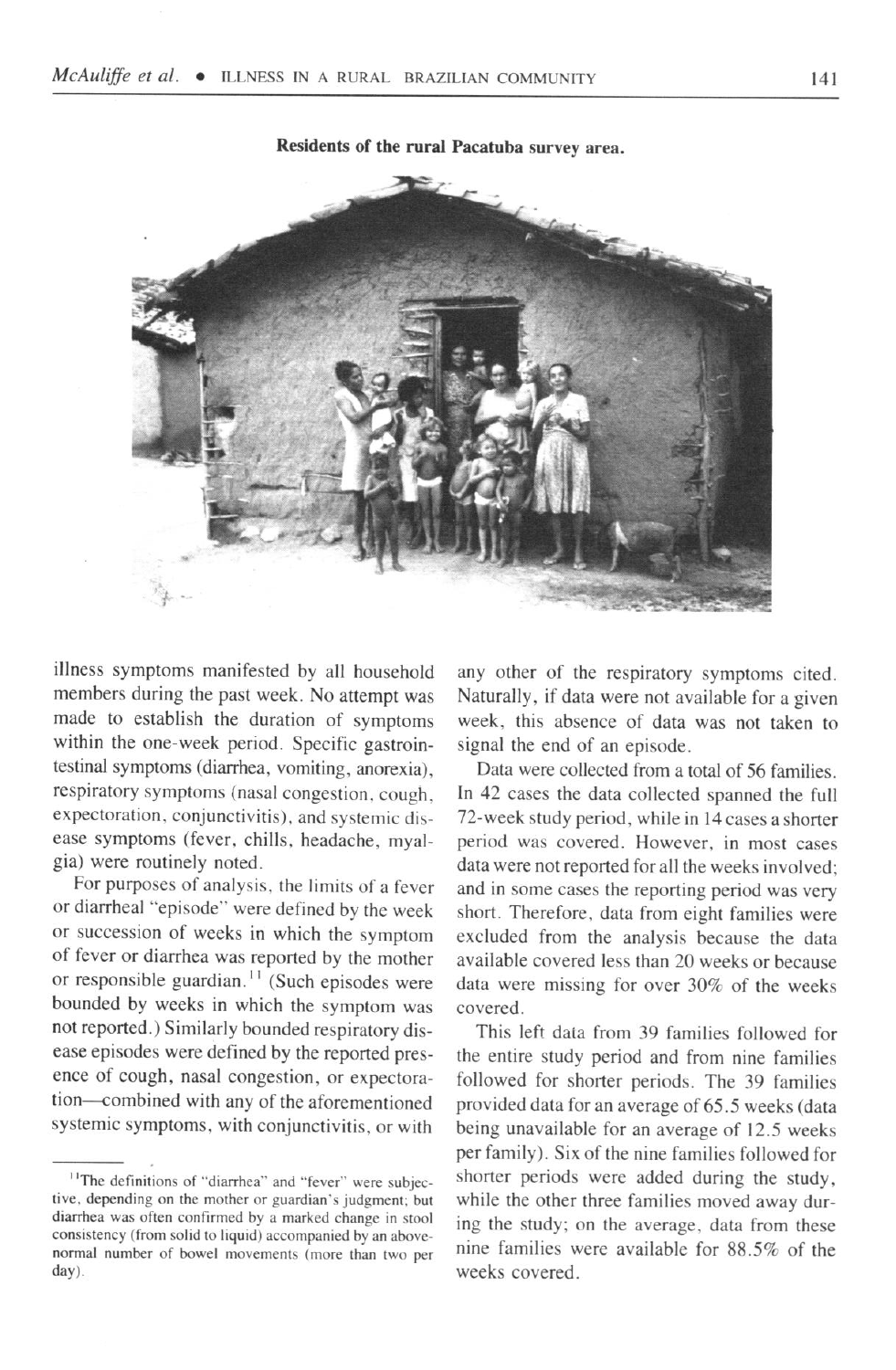| Neighborhood | No. of<br>house-<br>holds | Age group  |      |           |           |               |                 | Total  |
|--------------|---------------------------|------------|------|-----------|-----------|---------------|-----------------|--------|
|              |                           | $<$ 1 year | vear | 2-4 years | 5-9 years | $10-14$ vears | $\geq 15$ years |        |
| Matadouro    | 18                        | 182        | 261  | 695       | 1.508     | 1,256         | 2,810           | 6,712  |
| São João     | 11                        | 282        | 267  | 663       | 617       | 452           | 1.521           | 3.802  |
| Centro       | 19                        | 78         | 20   | 630       | 1.436     | 1,387         | 4.497           | 8,048  |
| Total        | 48                        | 542        | 548  | 1.988     | 3,561     | 3.095         | 8,828           | 18,562 |

Table 1. Person-weeks of observation of study population members, by neighborhood and age group.

The average number of household members in the study families was 6.9 persons. The distribution of person-weeks of observation, by age group and neighborhood, is shown in Table 1. The number of person-weeks of observation in one neighborhood (Centro) for children under two years of age was so small (98 person-weeks) that illness rates were not subsequently calculated for children under two in that neighborhood.

# Results

The weeks with reported illness (involving diarrheal, respiratory, or systemic symptoms) per person-year, by age group and neighborhood, are shown in the upper chart of Figure 2. An inverse relationship between weeks with illness and age is evident among subjects over one year old. Also, Chi-square analysis found Centro subjects to have significantly fewer weeks of illness per person-year  $(P<0.05)$  than did residents of Matadouro and São João. In contrast, no significant differences were found between the reported overall illness rates in Matadouro and São João. In general, data on study children less than five years old indicated that on the average those in Matadouro and São João were ill during a similar percentage (34.2% and 35.2%, respectively) of the weeks covered.

The rate at which anorexia was reported by the mother or guardian of each household is presented for comparison in the lower chart of Figure 2. As in the case of illness symptoms, an inverse relationship between weeks with anorexia and age is seen among subjects over one year old. And again, the average percentage of weeks in which Matadouro and São João children under five were said to have experienced anorexia ( $16.8\%$  and  $17.5\%$ , respectively) were very similar.

Figure 3 shows the reported numbers of febrile, respiratory, and diarrhea1 disease episodes per person-year, by age group and neighborhood. Combining the febrile illness data (upper chart) for children under five years old, those in Matadouro were reported to experience an average of 6.0 febrile episodes per year, while for those in São João the average was 4.2.

The incidence of reported respiratory episodes is shown in the middle chart of Figure 3. Combining the respiratory illness data for children under five, those in Matadouro were reported to experience an average of 8.5 respiratory disease episodes per year, about the same as the 7.8 episodes per year reported for the São João study children in this age group. Overall, respiratory tract illnesses were the illnesses most commonly reported in the study households.

Regarding diarrheal episodes indicated by these weekly recall data, it was found that the average number of episodes among children in their second year of life exceeded five episodes per year in Matadouro and seven episodes per year in São João. Overall, the average number of diarrhea1 disease episodes among children under five years old was 5.1 per year in São João and 3.4 per year in Matadouro. As this and the data in Figure 3 indicate, the pattern of diarrhea1 disease episodes in young children differed somewhat from the other disease patterns in that the diarrhea1 episodes appeared consistently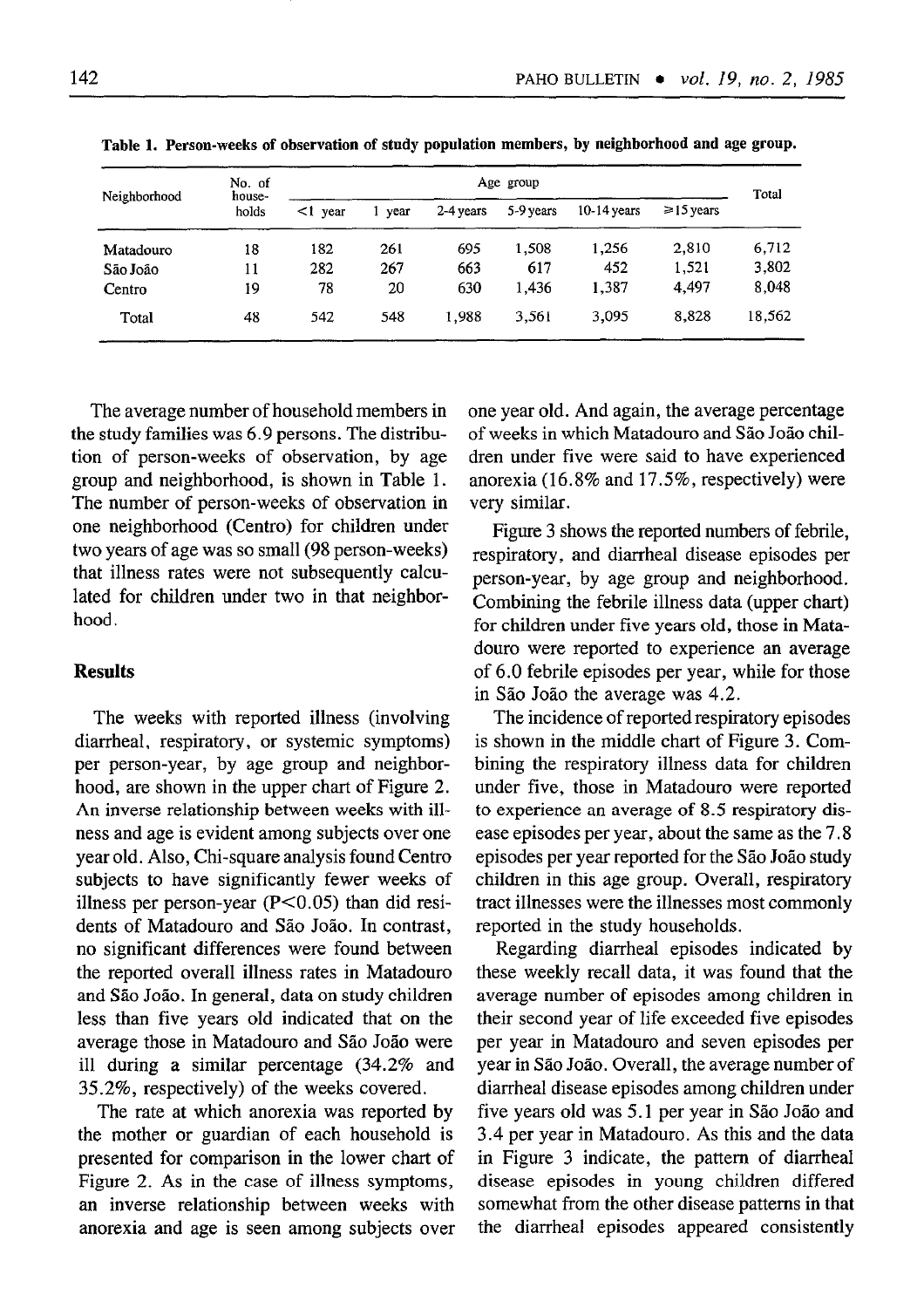Figure 2. Charts showing the reported numbers of person-weeks per year with symptoms of illness (above) or anorexia (below) among subjects in

different study neighborhoods and age groups.



more frequent in the relatively rural area of S&o João than in the more urban neighborhood of Matadouro.

## **Discussion**

This prospective surveillance project examined the 48 study families' "symptom experience" for a total of 357 person-years, as a measure of acute morbidity in the community. Major differences attributable to age and socioeconomic conditions were encountered. Febrile, diarrheal, or respiratory disease symptoms were reported in approximately one-third of all the study weeks for children between one and two years of age in Matadouro and São João, with the rates dropping steadily thereafter to adult levels.

Previous studies offer data that are interesting but not precisely comparable, having been obtained at different locations using different methods. In Bangladesh, on the basis of visits and examinations made every other day, Black et al. reported that illness was present on 75% of the days of observation, on the average, among members of a cohort of 197 rural children from two months to five years old who were followed for one year  $(8)$ . Martorell et al., using data based on a two-week recall of symptoms among preschool children, reported that selected common symptoms were present on 23% of the child-days involved (9). The differences encountered in these rates partly reflect differences in the intensity of the surveillance—possibly to a greater extent than they reflect actual differences in morbidity levels.

Illness-associated anorexia is felt to be a sig-

Figure 3. Charts showing the reported numbers of episodes of febrile illness (top), respiratory illness (middle), and diarrheal illness (bottom) per person-year among subjects in different study neighborhoods and age groups.

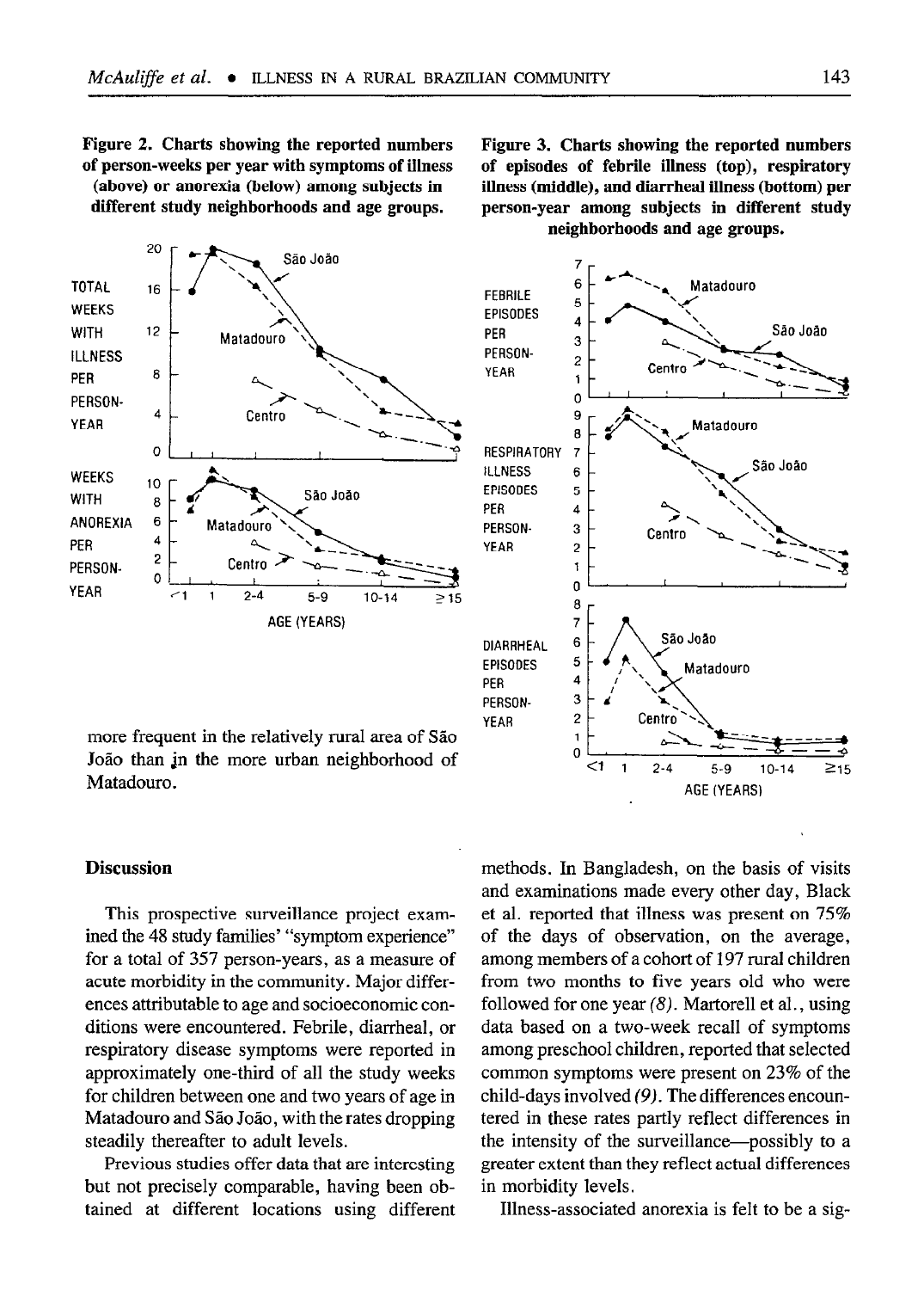nificant contributing factor to malnutrition. Martore11 et al. (9), studying a poor Guatemalan population, determined that the intake of young children was diminished by 20% in the presence of symptoms of common illnesses. In our population, anorexia was common among subjects in the first five years of life, appearing most commonly (reportedly being present during 20% of the weeks covered) among children in the two poor neighborhoods who were in their second year of life. With respect to subjects with disease symptoms, anorexia was reported in approximately half of all weeks in which the subject was reported ill.

Working with this same population, Leslie (10) has shown on the basis of weekly weighing that while illness without anorexia was associated with weight loss in 39% of the cases, illness with anorexia was associated with weight loss in 70% of the cases.

The average number of febrile episodes per person-year in children under five was 4.2 in São João and 6 in Matadouro. This compares with frequencies of 6.3, 8.7, and 8.2 episodes in the first, second, and third years of life, respectively, among Mata's Guatemalan cohort (II). In this vein, Black reported that days with fever accounted for 8.7% of all subject-days among his cohort of children two months to five years old, the highest percentage of days with fever (12%) being found among those two to five months old (8).

Respiratory infections (most commonly upper respiratory infections) were the most prevalent illnesses encountered among every age group in our study. This was true despite the fact that our definition of a respiratory illness episode (as an episode with nasal congestion, cough, or expectoration plus one additional symptom) probably excluded many of the milder episodes. In this regard, it is worth noting that Black found the members of his cohort to have upper respiratory infections for an average of 60% of the days studied, while Mata detected averages of 5.9, 7.0, and 6.3 respiratory disease episodes per child during the first, second, and third years of life, with about 40% of the episodes being attributed to lower respiratory tract infections  $(8, 11)$ .

Overall, cough was a symptom in the great majority of cases reported in our study. Fever was also a common respiratory disease symptom, being reported in 58% of the episodes among Matadouro children under five years old and in 45% of the episodes among older Matadouro children.

Regarding diarrhea1 disease, our data showed relatively high rates of diarrhea1 episodes, especially in the study children one and two years old in Matadouro (5.2 episodes per year) and São João (7.2 episodes per year). Data on the incidence of diarrheal illnesses among the same populations over a longer period of time have been reported previously (7), but these were based upon daily records rather than upon the weekly records used here. The more sensitive daily methods revealed higher annual rates (6.2 and 7.9 episodes, respectively) among Matadouro and Sao Joao children one year old (in their second year of life). The difference between the two methods was slightly greater for the Matadouro and Sao Jogo children under five years of age, who were found to have an average of 4.3 diarrhea1 disease episodes per person-year by the weekly method and 6.0 episodes per person-year by the daily method.

These differences could be due to any of several limitations upon the precision of data employing weekly intervals. For one thing, data using weekly intervals undercount episodes if multiple episodes occur in the same week or in consecutive weeks. For another, one would expect a certain degree of underreporting due to difficulties the reporting person could be expected to have in accurately recalling an entire household's symptoms for a seven-day period, especially when reporting on the large families included in our study.

Another drawback to using weekly intervals is that they give equal weight to episodes of different lengths occurring within the same number of week-long intervals. (For example, a case of anorexia lasting one day within such an interval would be recorded in the same way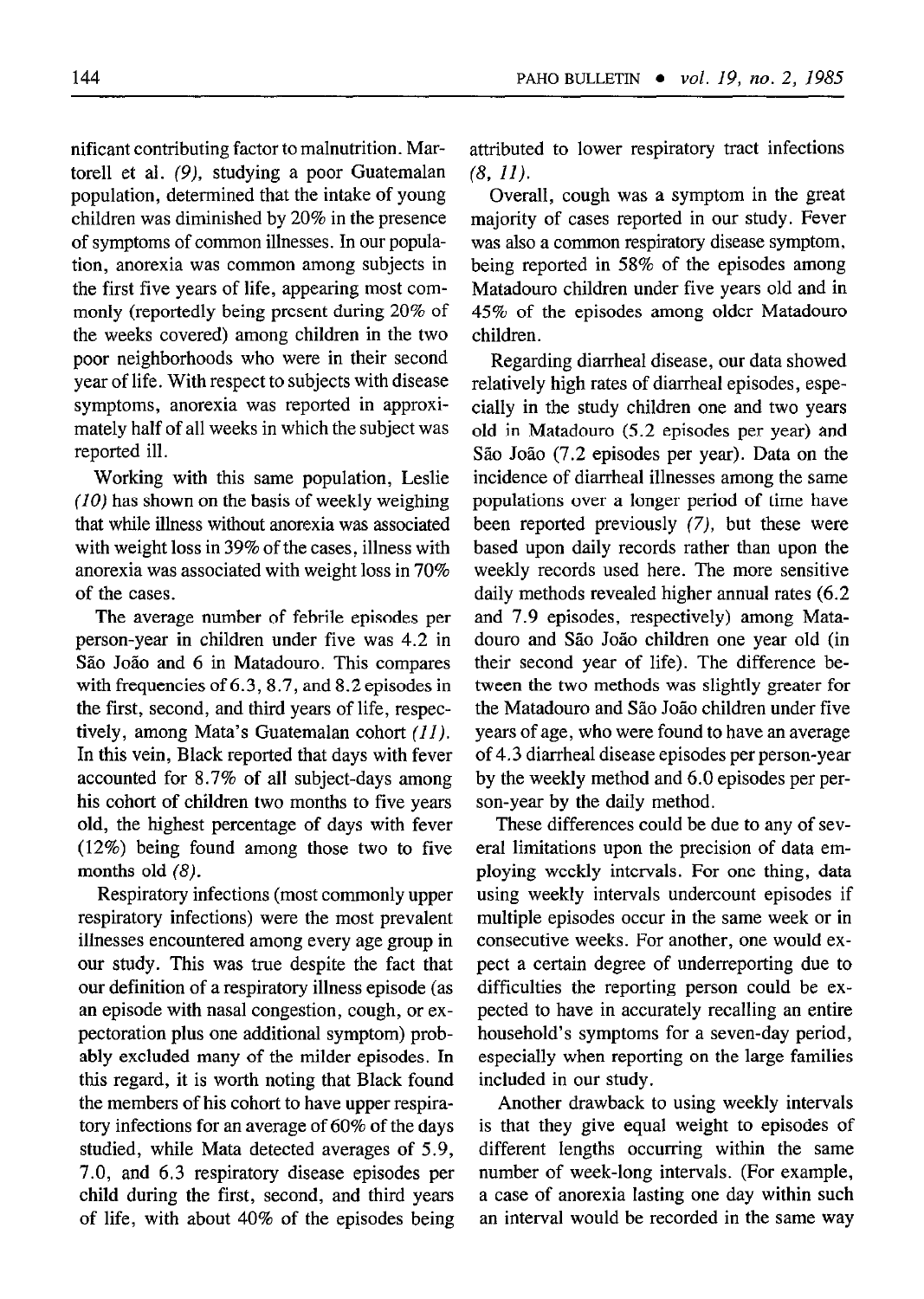as a case lasting, say, five days witbin the interval.) This makes it difficult or impossible to tell how long a particular symptom or disease condition tended to persist.

It should also be noted that the study reported here found major differences in the morbidity patterns of different neighborhoods in the same town. That is, while the febrile, diarrheal, and respiratory disease rates in the two poor neighborhoods tended to be fairly similar, the Centro study subjects showed consistently lower patterns of morbidity in all age groups (see Figures 2 and 3). Although the small number of Centro children under two years of age in our study sample did not permit assessment of morbidity in that age group, daily diarrheal disease records previously reported (7) demonstrated large differences between the Centro and other neighborhood populations in this age range that were consistent with the trend detected among older age groups by our survey.

Altogether, the accumulated data on the patterns of Centro morbidity suggest that those patterns are in the range reported for suburban populations in Cleveland, Ohio, and Charlottesville, Virginia, in the United States (12, 13). Whether the rates in the Centro neighborhood and in these

latter areas are actually comparable or whether possible underreporting of mild respiratory illnesses in Centro households falsely reduced the apparent illness rates is unclear. We did note a greater number of weeks without data (reflecting an absence of the mother at the times of weekly visits) in the Centro neighborhood than in the poorer neighborhoods, and also a higher degree of interest and cooperation among the study populations of the poorer neighborboods.

Before closing, it should be pointed out that the populations of the poorer neighborhoods covered in this study are part of a much larger impoverished population. Specifically, the rural population of Northeast Brazil is over a million, and over 90% of the children in this population belong to families with a per capita income of USS30 per month or less. There is no reason to suppose that the overall patterns of acute morbidity among this large population differ greatly from those found among the residents of the poor neighborhoods dealt with in this study. Hence, the data reported here provide tentative grounds for visualizing an illness burden of impressive magnitude weighing upon the population (especially the poorer households) of this region.

#### SUMMARY

A longitudinal 78-week survey was made of study subjects in three distinct neighborhoods of Pacatuba, a town in northeastern Brazil, in an effort to learn about the frequency of febrile, respiratory, and diarrheal diseases within this population. Information was collected by a survey team member during onceweekly visits to each study household, the data obtained being based on one adult's recollection of symptoms exhibited over the preceding week by household members. In all, data from 48 families were obtained for a sufficient length of time and with sufficient regularity to be included in the subsequent analysis.

This analysis showed that febrile, respiratory, or diarrheal disease symptoms were reported in approximately one-third of all the study weeks for children between one and two years of age in the two poor neighborhoods covered in the survey. Thereafter, in progressively older age groups, this rate declined steadily to adult levels. The average numbers of febrile, respiratory, and diarrhea1 disease episodes reported for children under five in the two poor neighborhoods (Matadouro and São João) were 6, 8.5, and 3.4 episodes per year in Matadouro and 4.2,7.8, and 5.1 episodes per year in São João.

In contrast, study children in the middle-class center of Pacatuba appeared to have consistently lower morbidity in all the age groups studied. Overall, the morbidity patterns in this neighborhood tended to resemble those reported for Cleveland, Ohio, and Charlottesville, Virginia (12, 13). Whether or not underreporting could be partly responsible for these